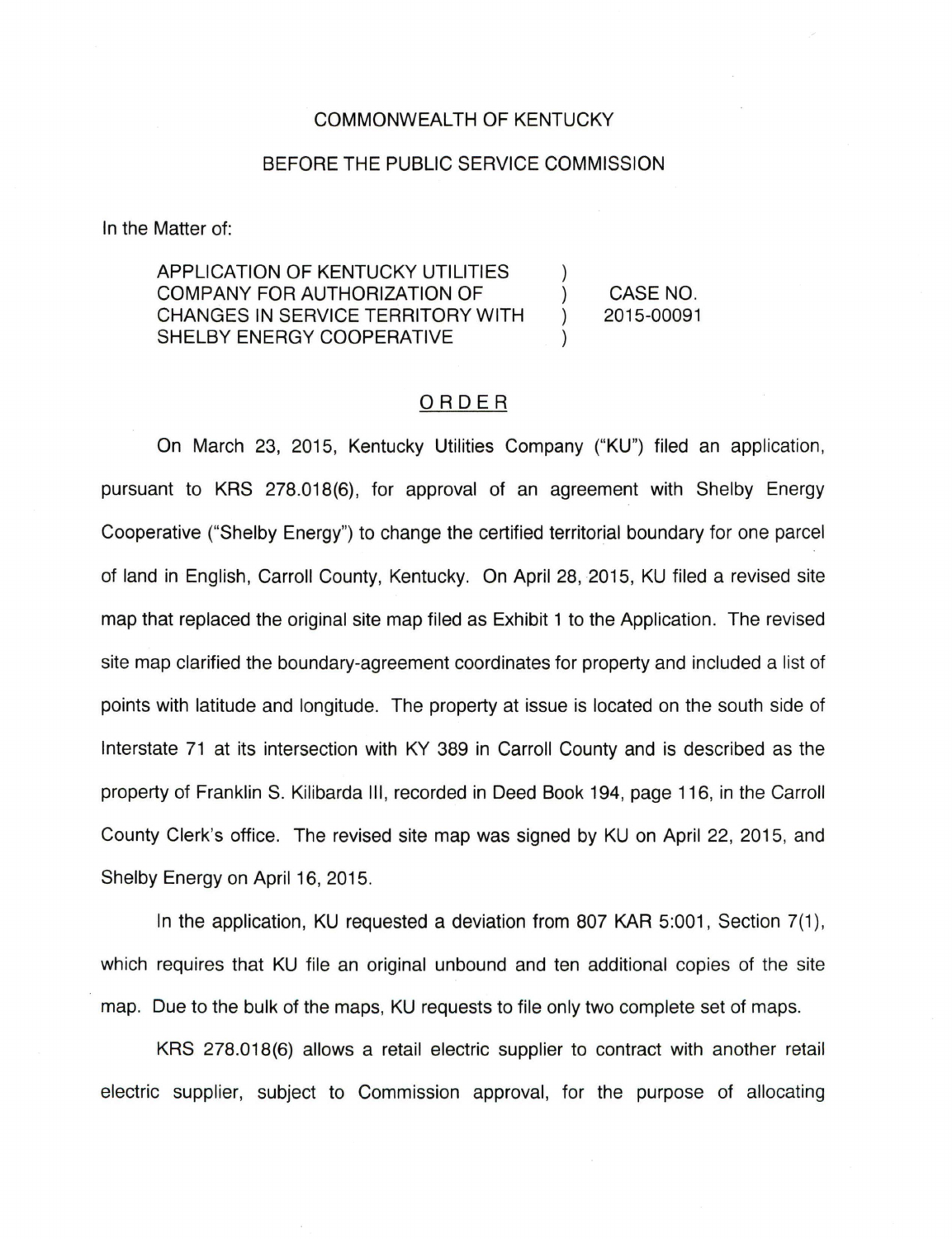consumers between such retail electric suppliers and designating which territories and consumers are to be served by which of said retail electric suppliers.

The proposed territorial changes will realign KU's and Shelby Energy's abutting certified territory boundary. KU states that the proposed boundary change will allow KU to serve Atwood Lumber Company, a new electric-consuming facility to be located on Mr. Kilibarda's property. KU further states that KU's facilities are one mile away from the Kilibarda property, and thus are closer to the property than Shelby Energy's facilities, which are five miles away from the Kilibarda property.

Having reviewed the application and being otherwise sufficiently advised, the Commission finds that the proposed territorial boundary changes promote the purposes of KRS 278.016 by preventing wasteful duplication of facilities, avoiding unnecessarily encumbering the landscape, minimizing disputes between KU and Shelby Energy, and enabling the provision of adequate and reasonable service to all affected areas and consumers. The Commission further finds that KU's request for deviation from the filing requirements of 807 KAR 5:001, Section 7(1), is reasonable and should be approved.

IT IS THEREFORE ORDERED that:

1. The boundary changes agreed upon by KU and Shelby Energy for the Franklin S. Kilibarda III property, located in English, Carroll County, Kentucky, at the intersection of KY 389 and south of Interstate 71, are approved.

2. KU's request for deviation from the filing requirements of 807 KAR 5:001, Section 7(1), is approved.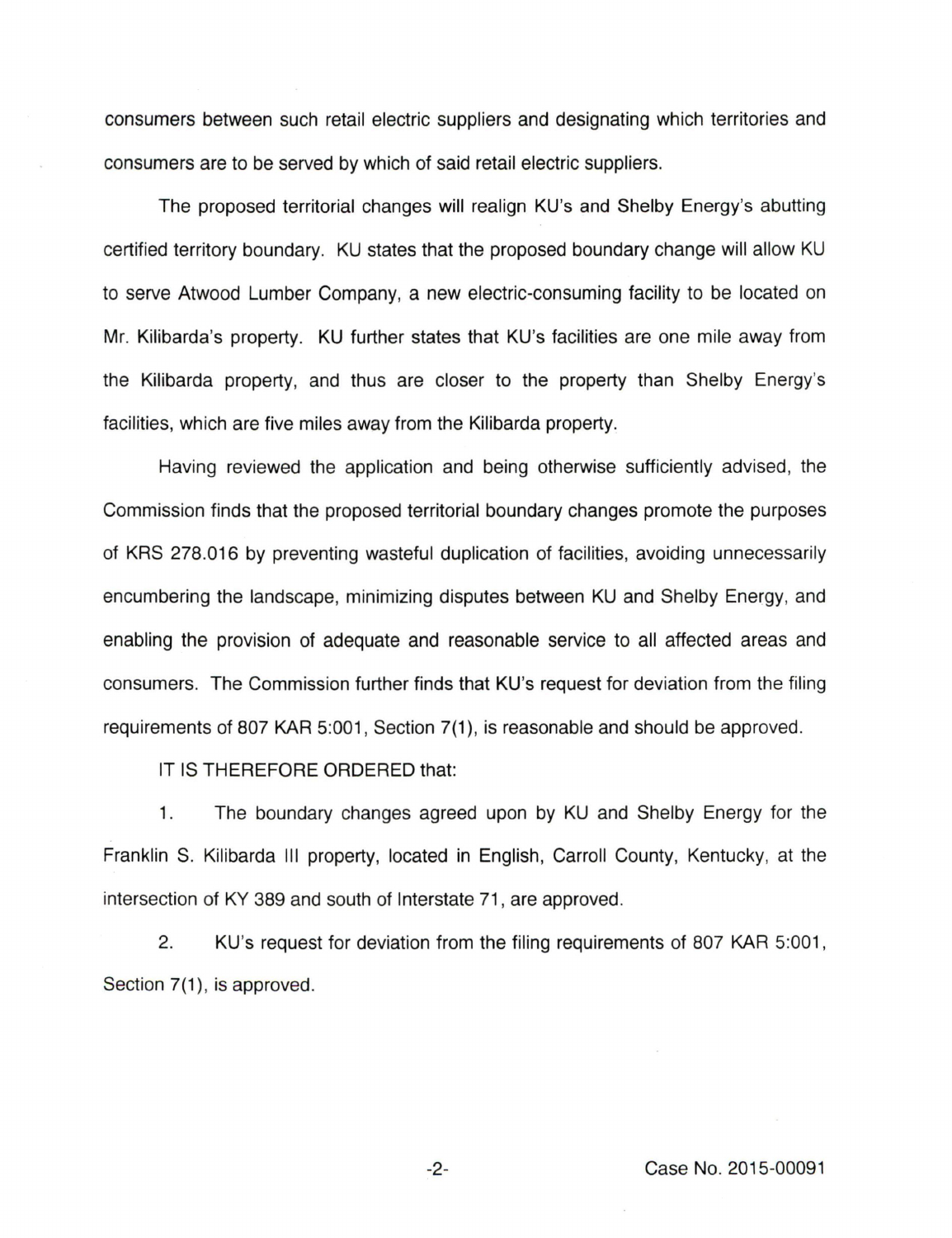By the Commission



**ATTES** Executive Director

5

Case No. 2015-00091